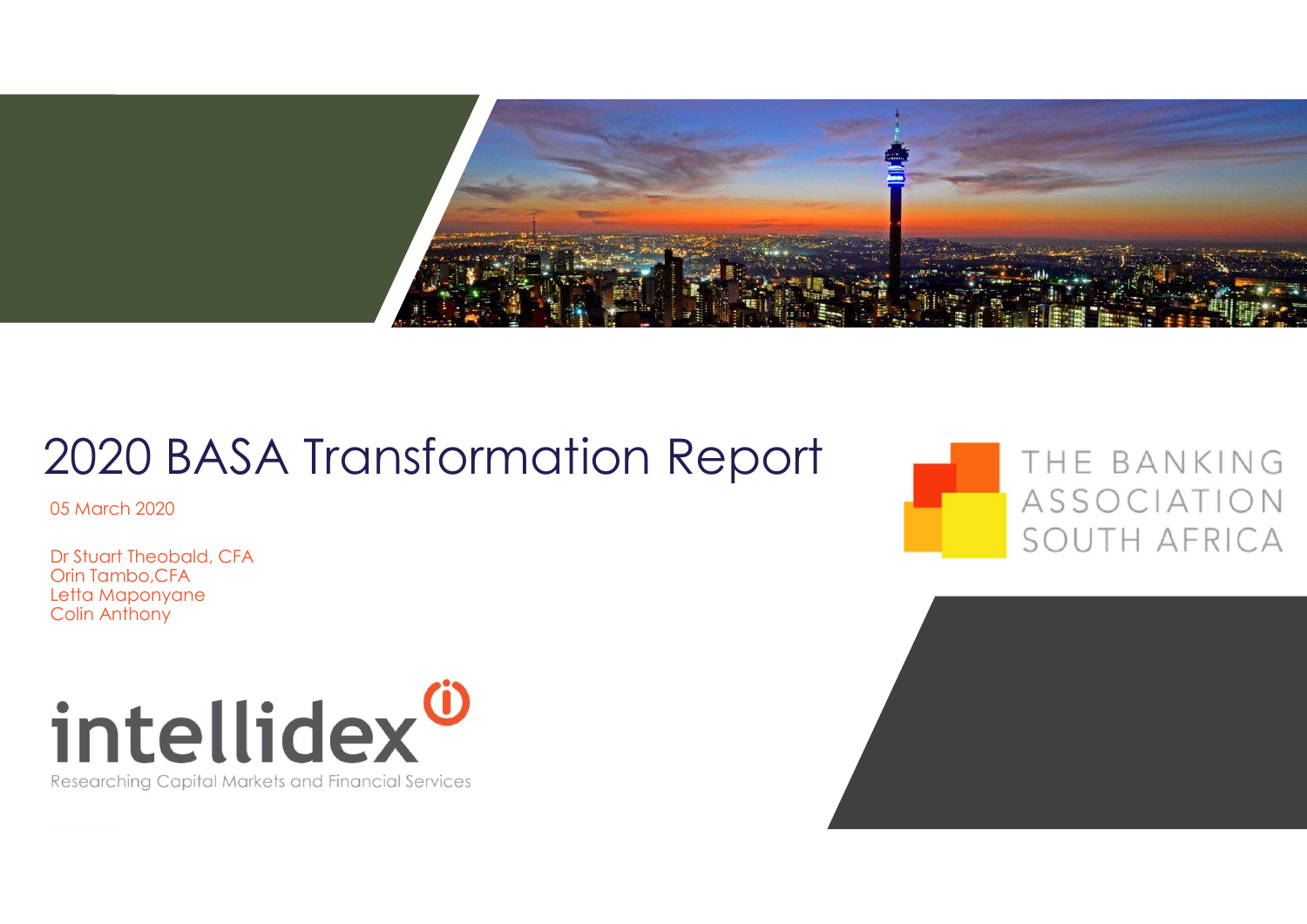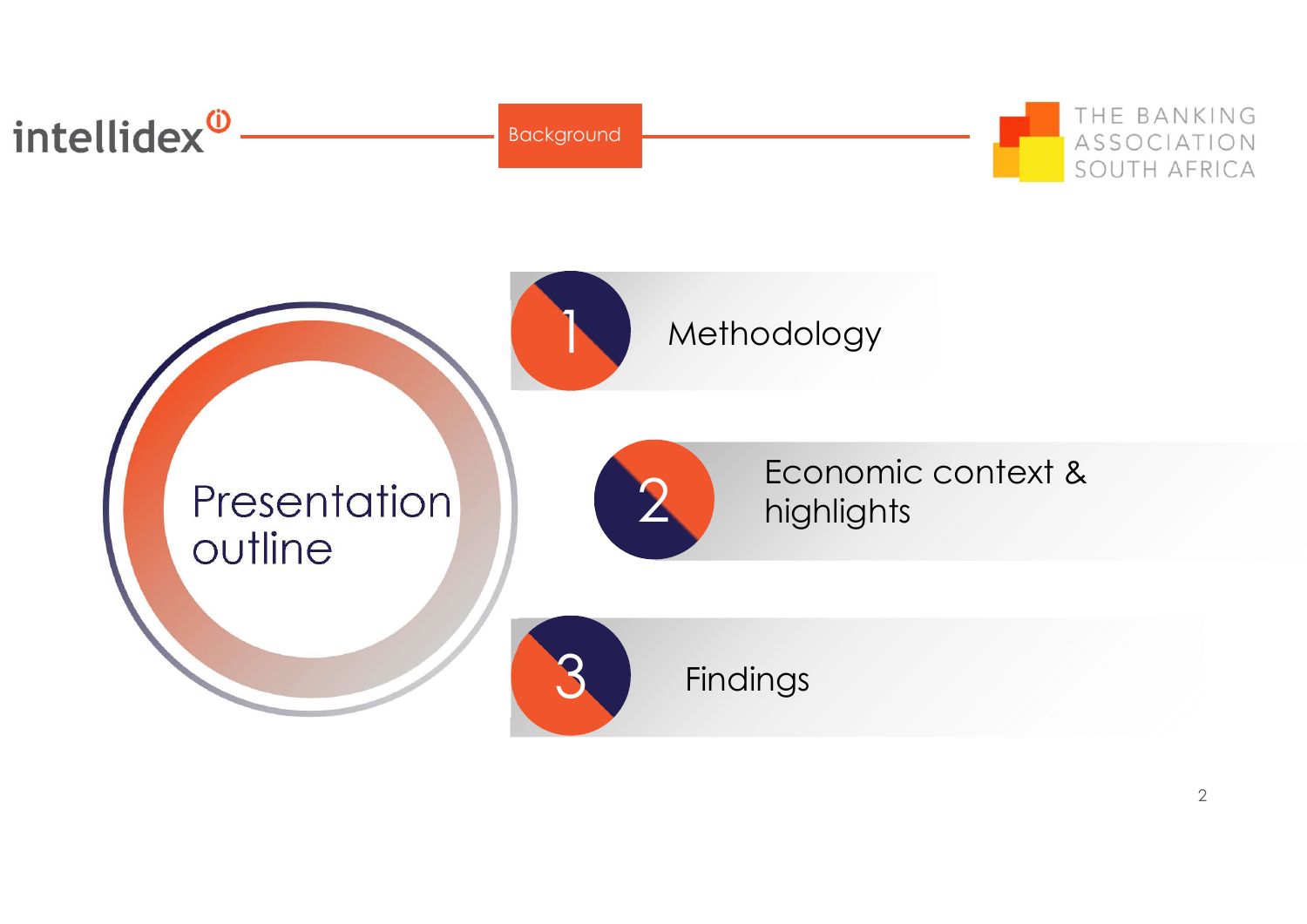# intellidex<sup>®</sup>

**Background** 

Data covers FY16-FY18 for all banks with December year ends (most), and FY17-FY19 for those with March year ends (Capitec, African Bank and Investec)

Data supplied by the banks were based on the Financial Sector Code scorecard methodology

Ownership and management control data were weighed by banks' total assets to determine industry aggregates

Earlier year figures (2016, 2017) were recalculated to reflect changes in the same group to allow year-on-year comparisons (two banks exited and four banks entered) and therefore differ from last year's report

Submitting banks:

Absa, African Bank, Albaraka, GroBank, Bidvest Bank, Capitec, Finbond, FirstRand, Grindrod, Investec, Mercantile,



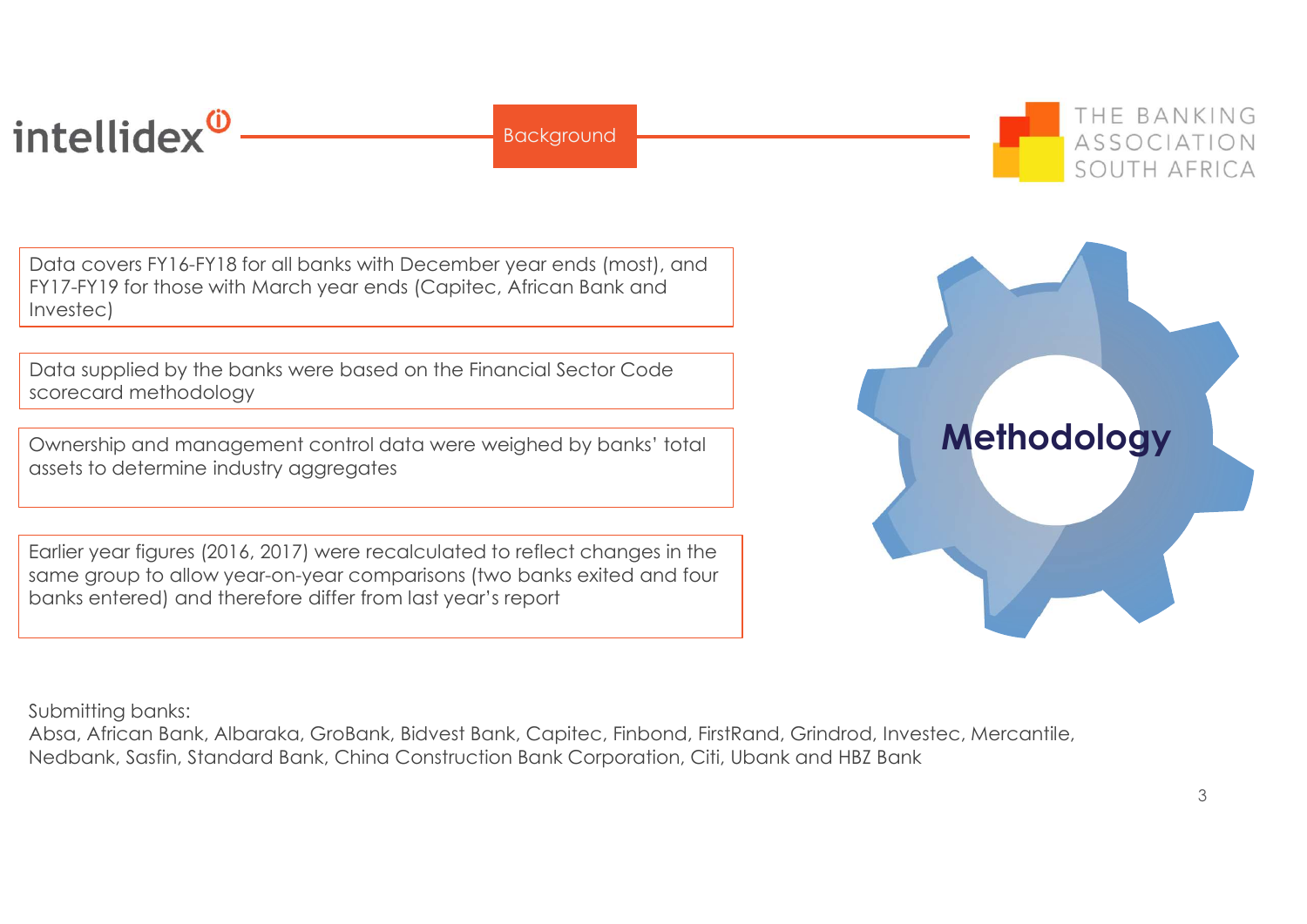# intellidex<sup>0</sup>

**Findings** 



# Economic context

# Economic environment

- Weak economy
- Worsening credit environment
- Bank balance sheets grew 6.5% (inflation 4%)
- Bank ROE declining
- Bank profit growth of only 4.7%

# Impact on transformation

Difficult to drive transformation that depends on lending growth to targeted sectors

Difficult for banks to incur the costs of enhanced skills and supplier development

Limited promotion opportunity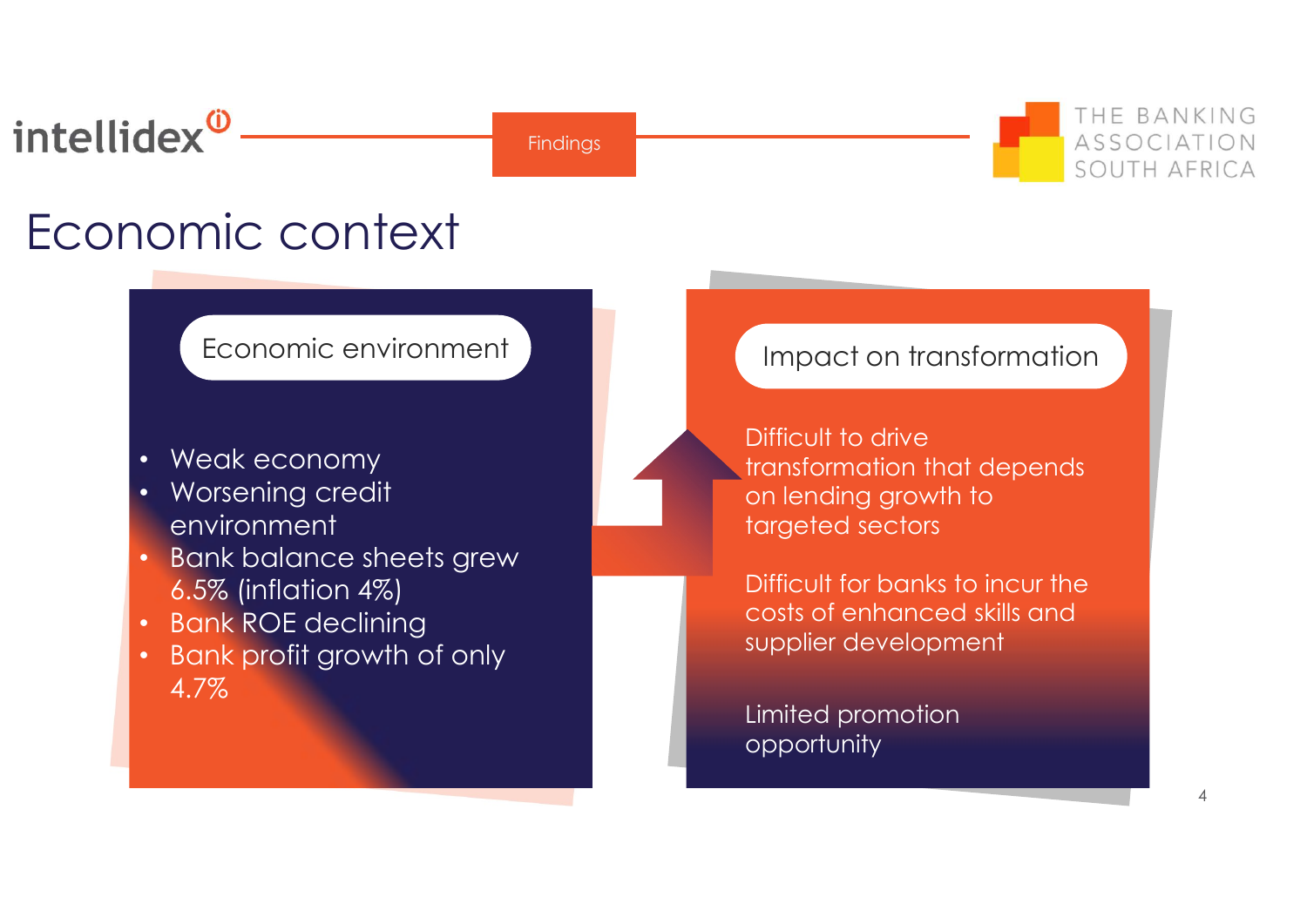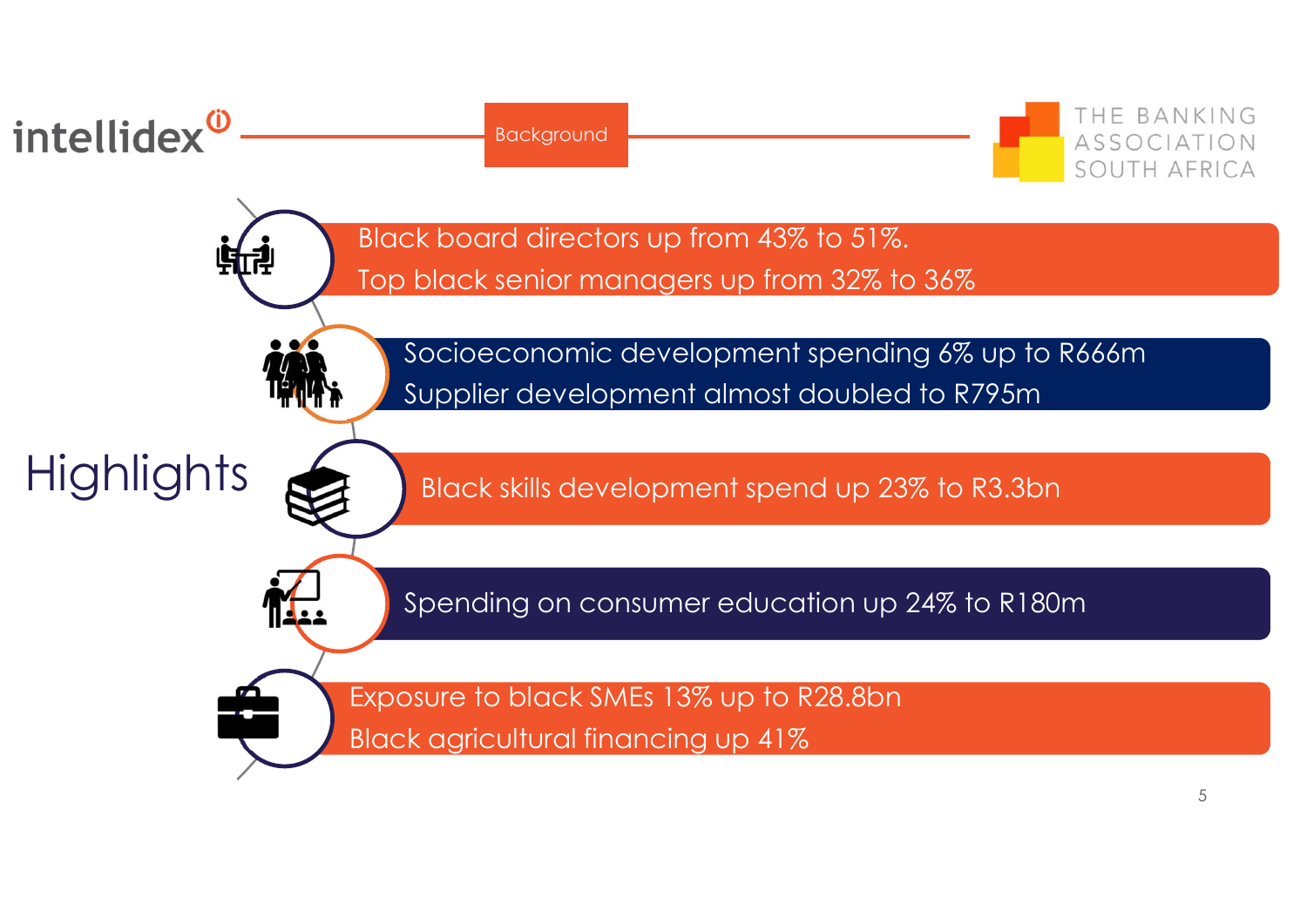## THE BANKING intellidex<sup>0</sup> ASSOCIATION **Findings** SOUTH AFRICA Ownership

- Black ownership measures have declined across the three years on all measures but on aggregate remain above the FSC  $_{32.8\%}$ targets, except for black economic<br>30% interest.
- Economic interest of black women, which had improved marginally in 2017,  $20\%$ also declined during 2018 but remains above the FSC target for individual banks of 10%.
- The decline in black interest is mostly due to a continued exit of black shareholders  $\frac{10\%}{\text{Black Votina}}$ who received shares through black empowerment schemes established by the large banks that matured 2015/16.



6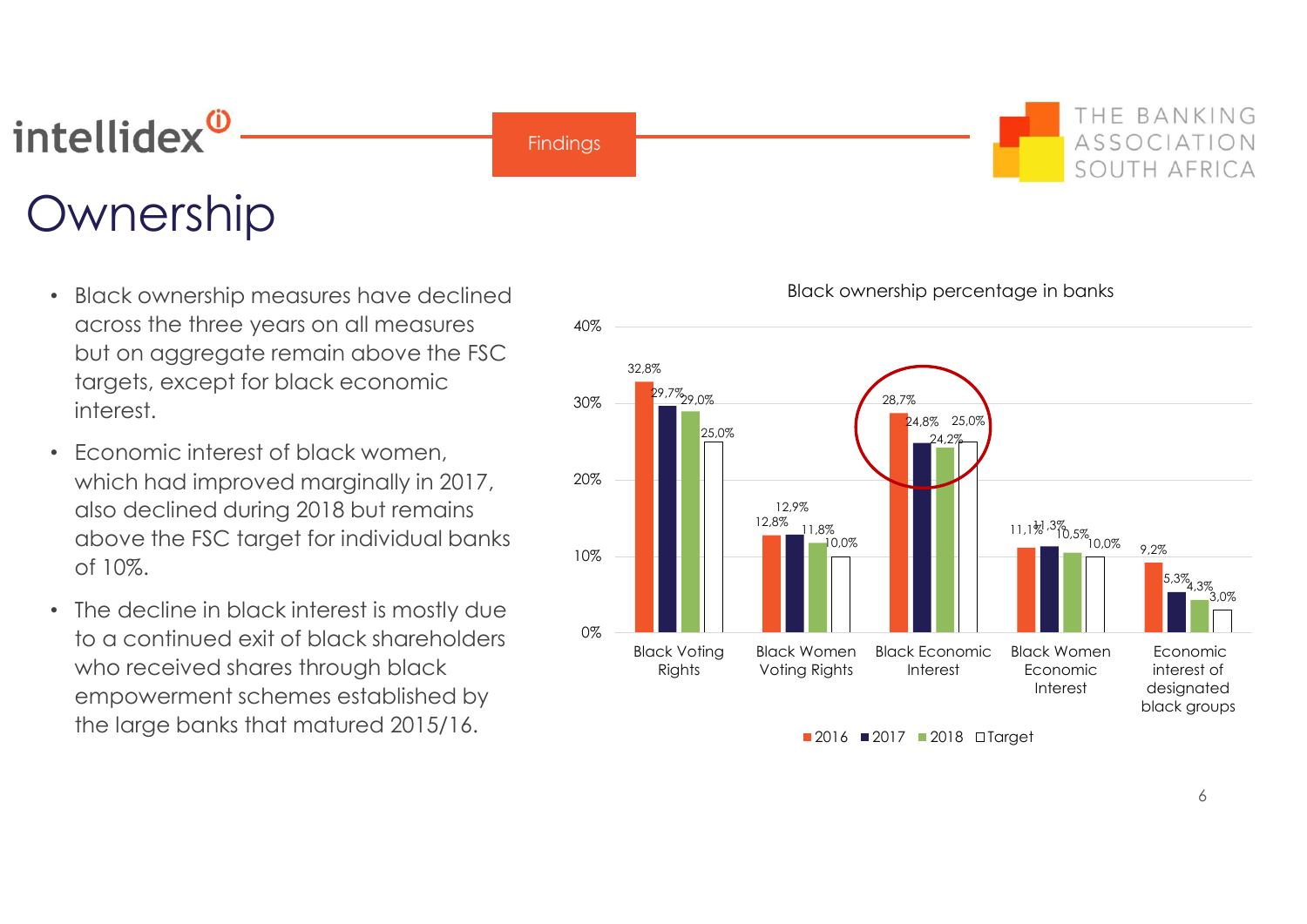**Findings** 



7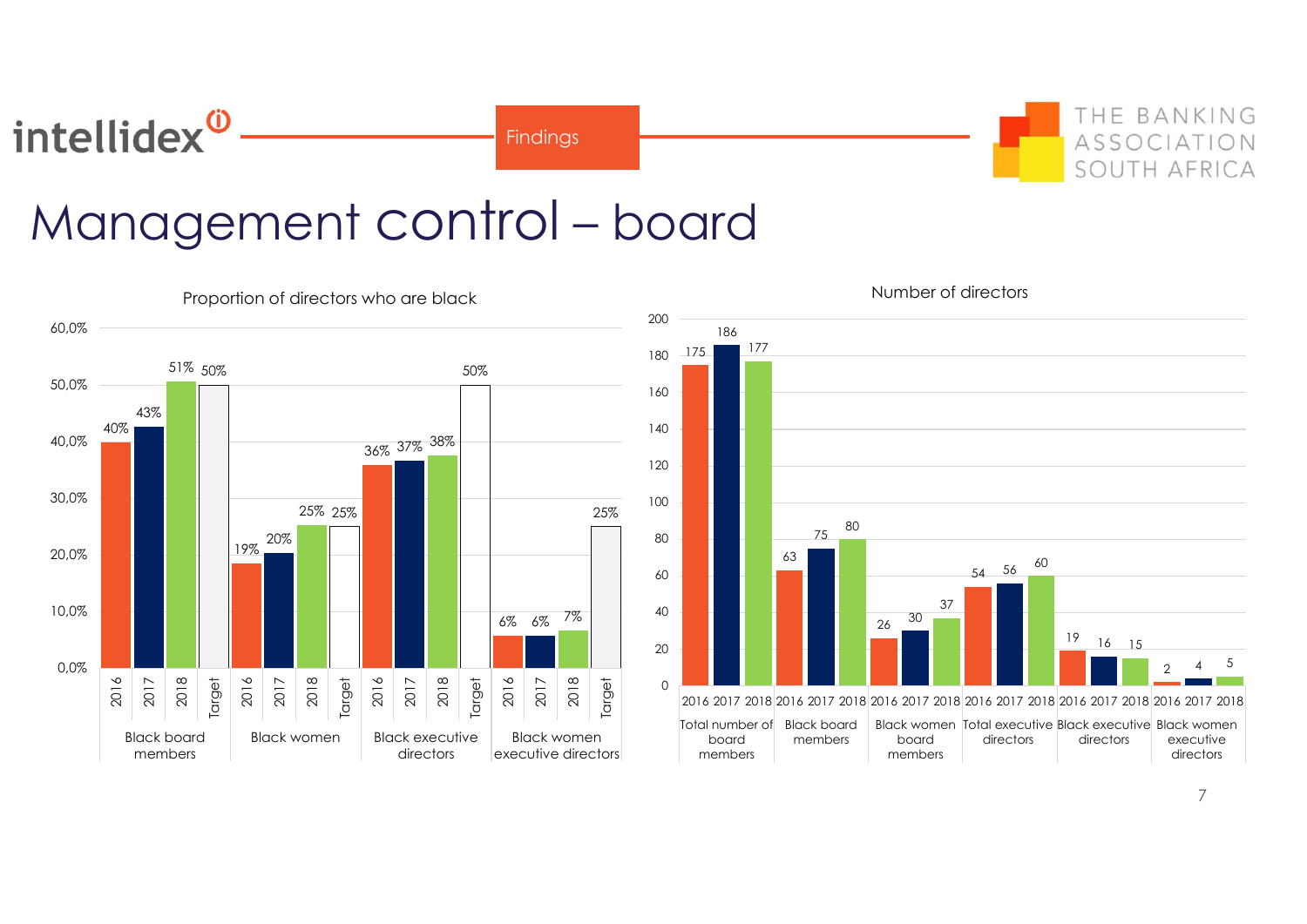

# Management control



Black representation in executive management



• The number of black managers across all levels has ticket up over the past three years and has grown in every category in percentage terms.

- Overall, black managers accounted for 74.7% of bank management teams during 2018, up from 72.8% in the previous year
- Black top senior management roles climbed to 36% during 2018 from 32% in the previous year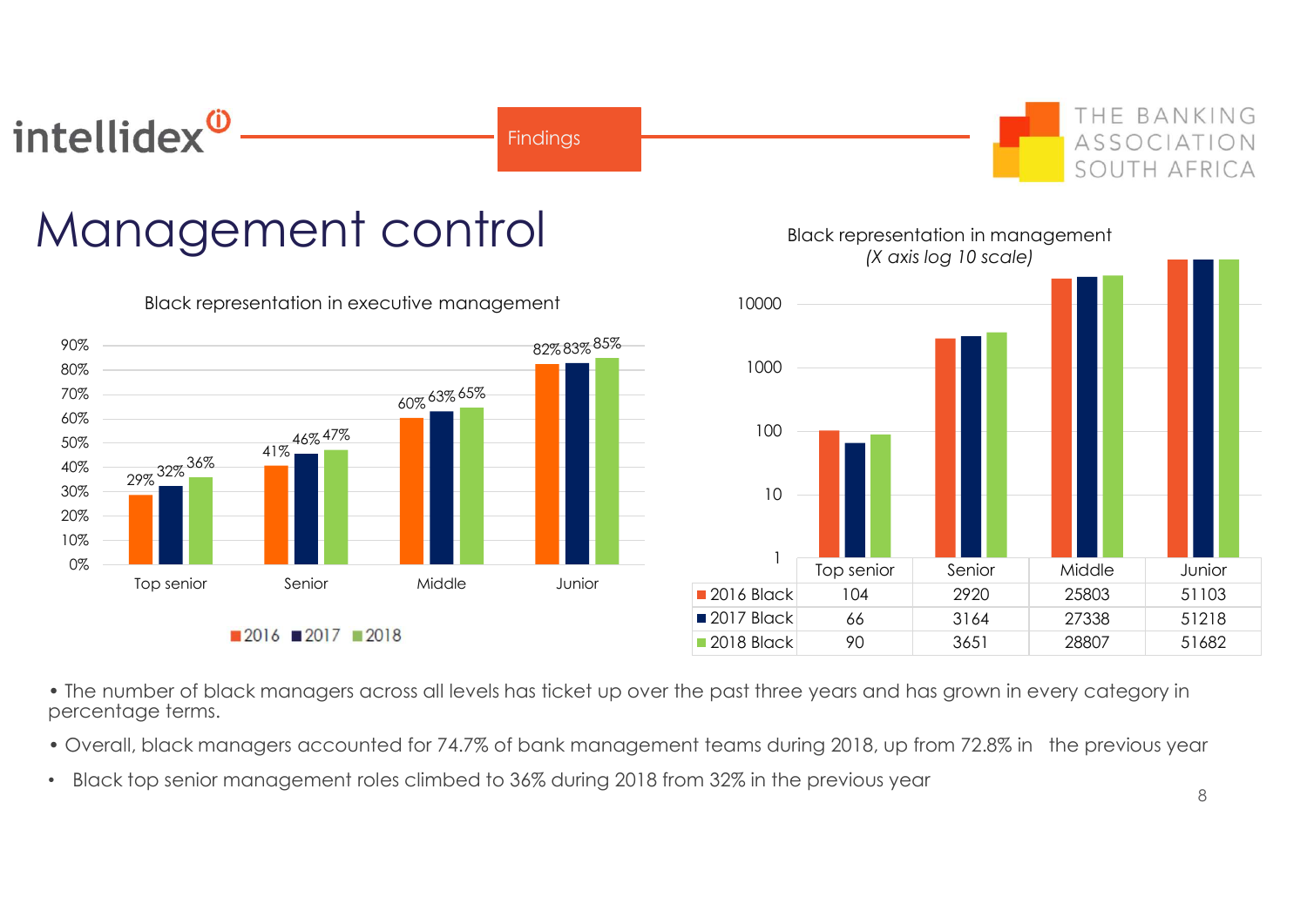# Break down of race categories (1/2)

Findings



intellidex<sup>0</sup>

Middle management across banks

Junior management

- There has been a sustained increase in the number of black managers (particularly African) in junior and middle management level.
- Conversely, the number of whites in junior and middle management is declining.

THE BANKING

ASSOCIAT SOUTH AFRI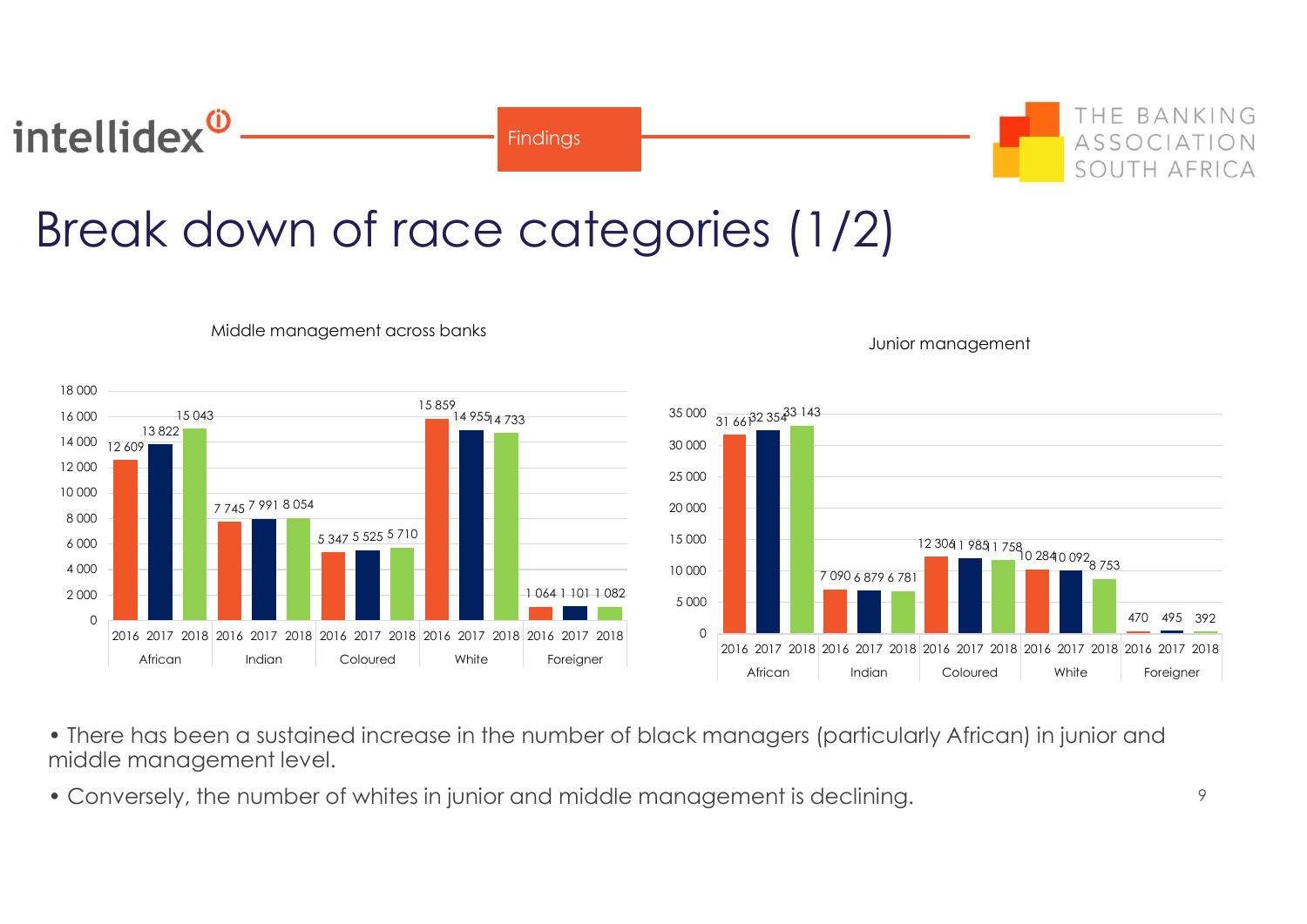# Break down of race categories (2/2)

**Findings** 



Top senior management

intellidex<sup>®</sup>

## 43 21 15 <sup>500</sup> 7 7 7 7 7 7 7 7 1 006 1 199 1 466 1 356 1 437 1 609  $489$  528 576  $\begin{array}{|c|c|c|c|c|c|c|c|c|} \hline \end{array}$   $412$ 3 707 3 668 3 377 3 668 356 398 412 0 500 1 000  $1\,500$   $1\,99$   $1\,90$   $1\,90$   $1\,90$ 2 000 2 500 3 000 3 500 4 000 2016 2017 2018 2016 2017 2018 2016 2017 2018 2016 2017 2018 2016 2017 2018 2016 2017 2018 2016 2017 2018 2016 2017 2018 2016 2017 2018 2016 2017 2018 2016 2017 2018 2016 2017 2018 2016 2017 2018 2016 2017 2018 2016 2017 20 Senior management across banks<br>
3707 3368<br>
3707 3368<br>
3707 3368<br>
3707 3368<br>
3707 3368<br>
386 376<br>
489 528 576<br>
489 528 576<br>
489 528 576<br>
489 528 576<br>
489 528 576<br>
489 528 576<br>
489 528 576<br>
489 528 576<br>
2017 2018<br>
2016 2017 2

## Senior management across banks

• The number of white, African and Indian top senior management and senior management increased

THE BANKING

**TH AFRI**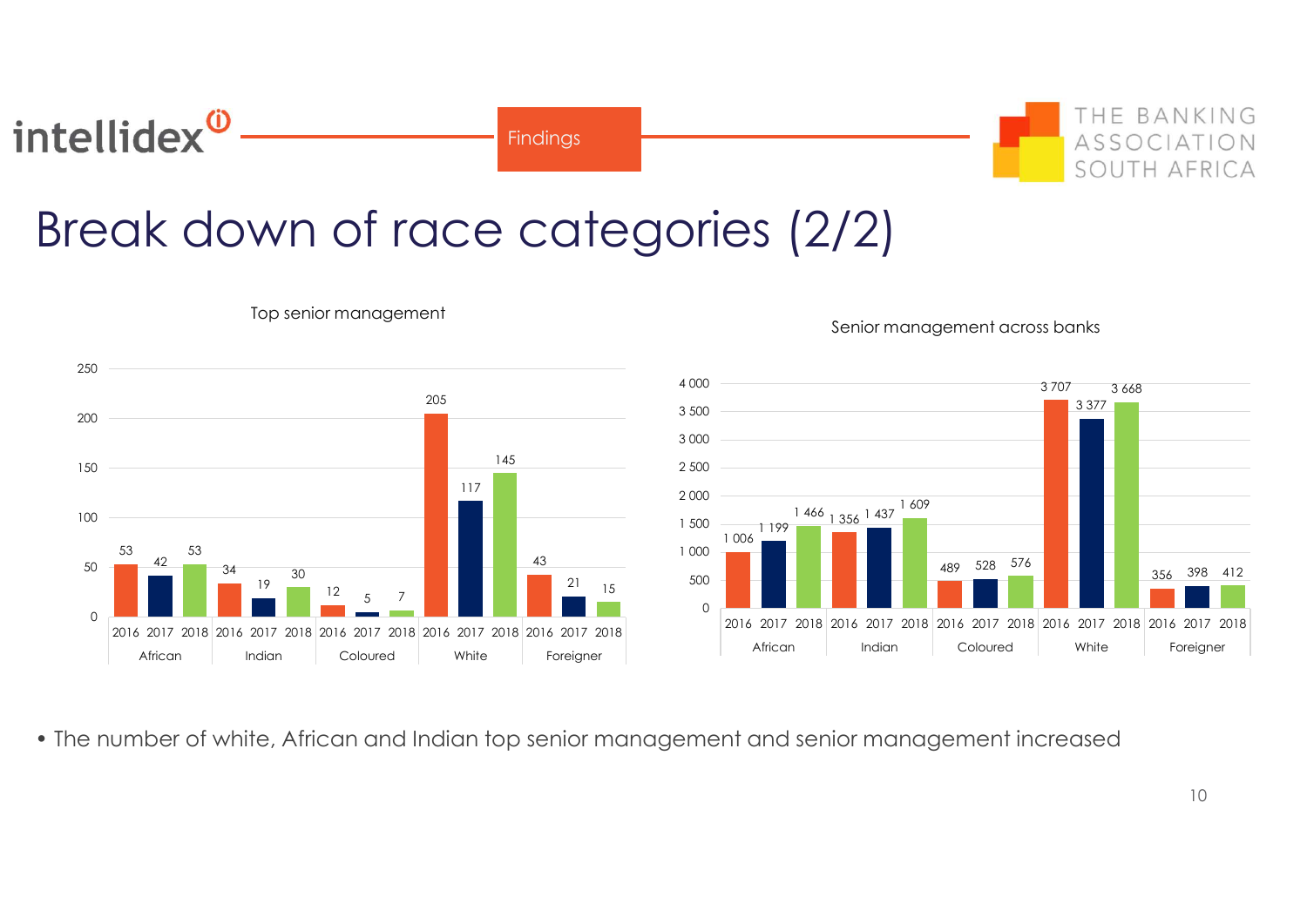# intellidex<sup>®</sup>

# Skills development



Skills development spend (Rm)

**Findings** 

• Banks continued to channel more resources towards initiatives aimed at developing black skills.

THE BANKING

ASSOCIATION SOUTH AFRICA

- During FY18 banks spent R3.3bn on black skills development, 23% more than the previous year.
- Notably, more than 60% of banks' 1 908 1 893 spend on skills development of 1 475 black employees over the past three years was on black female 526 employees.
	- More than half of spending was on black Africans.

<sup>2016</sup> **2017** 2018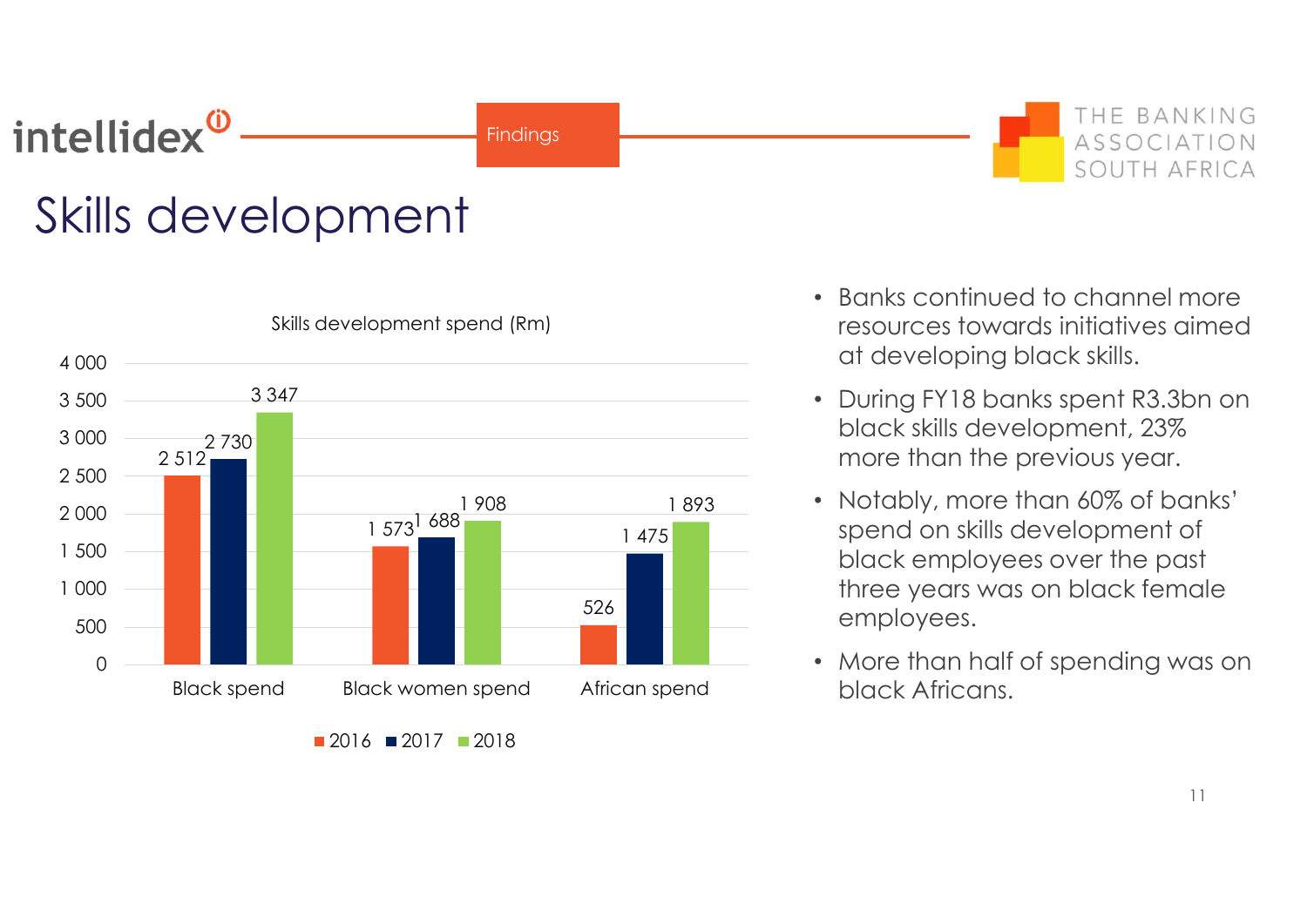# Socioeconomic development

intellidex<sup>0</sup>

**Findings** 



• Socioeconomic development spending, which includes spending on organisations that predominantly benefit black people, increased 6% between 2017 and 2018.

THE BANKING

SOUTH AFRICA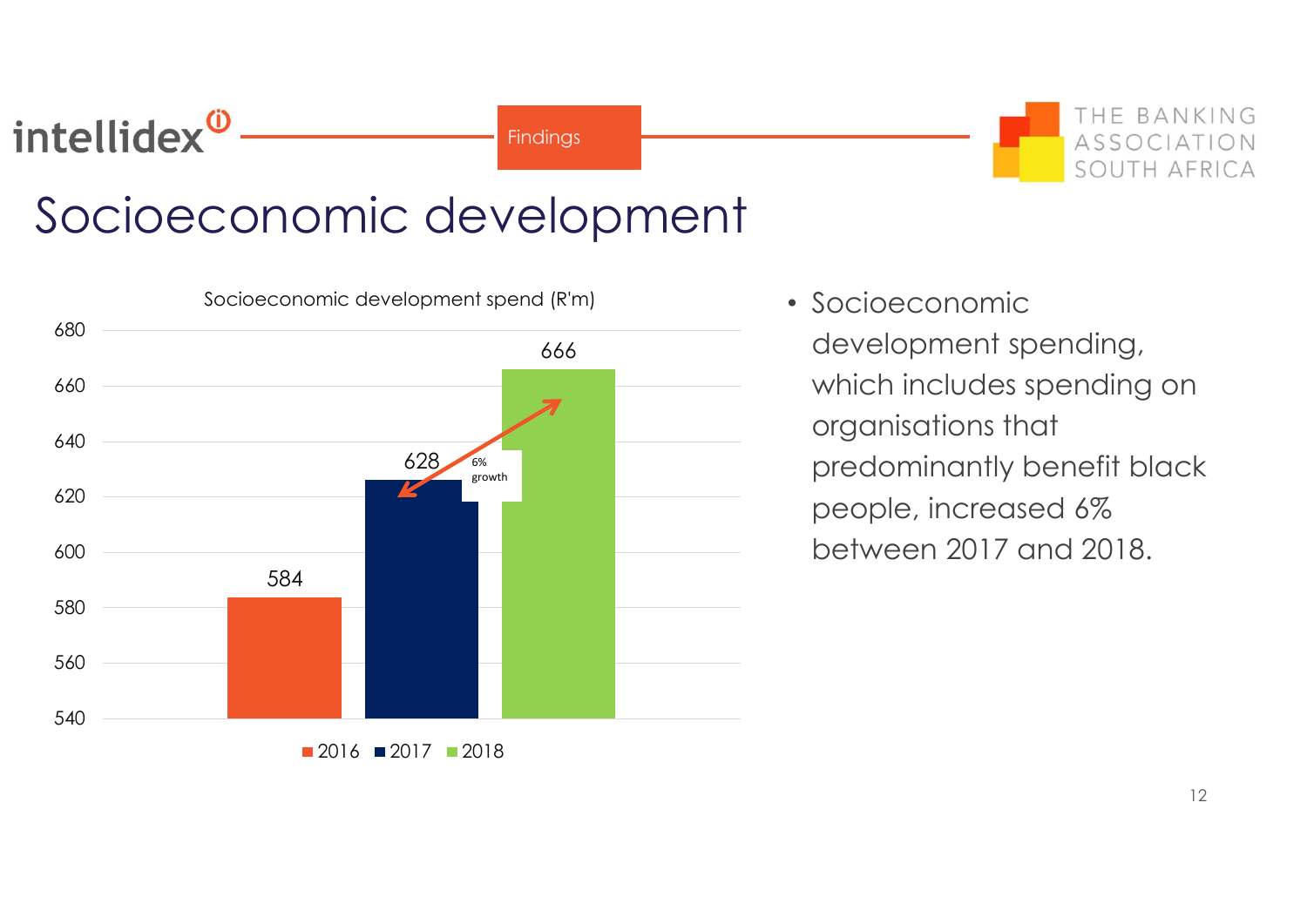# intellidex<sup>0</sup>

**Findings** 

# Preferential Procurement



 $2016$  2017 2018

- Banks' total measured procurement spending almost doubled during 2018, with a large portion of that going to black suppliers.
- All categories of black suppliers benefited from the increased expenditure.

THE BANKING

ASSOCIATION SOUTH AFRICA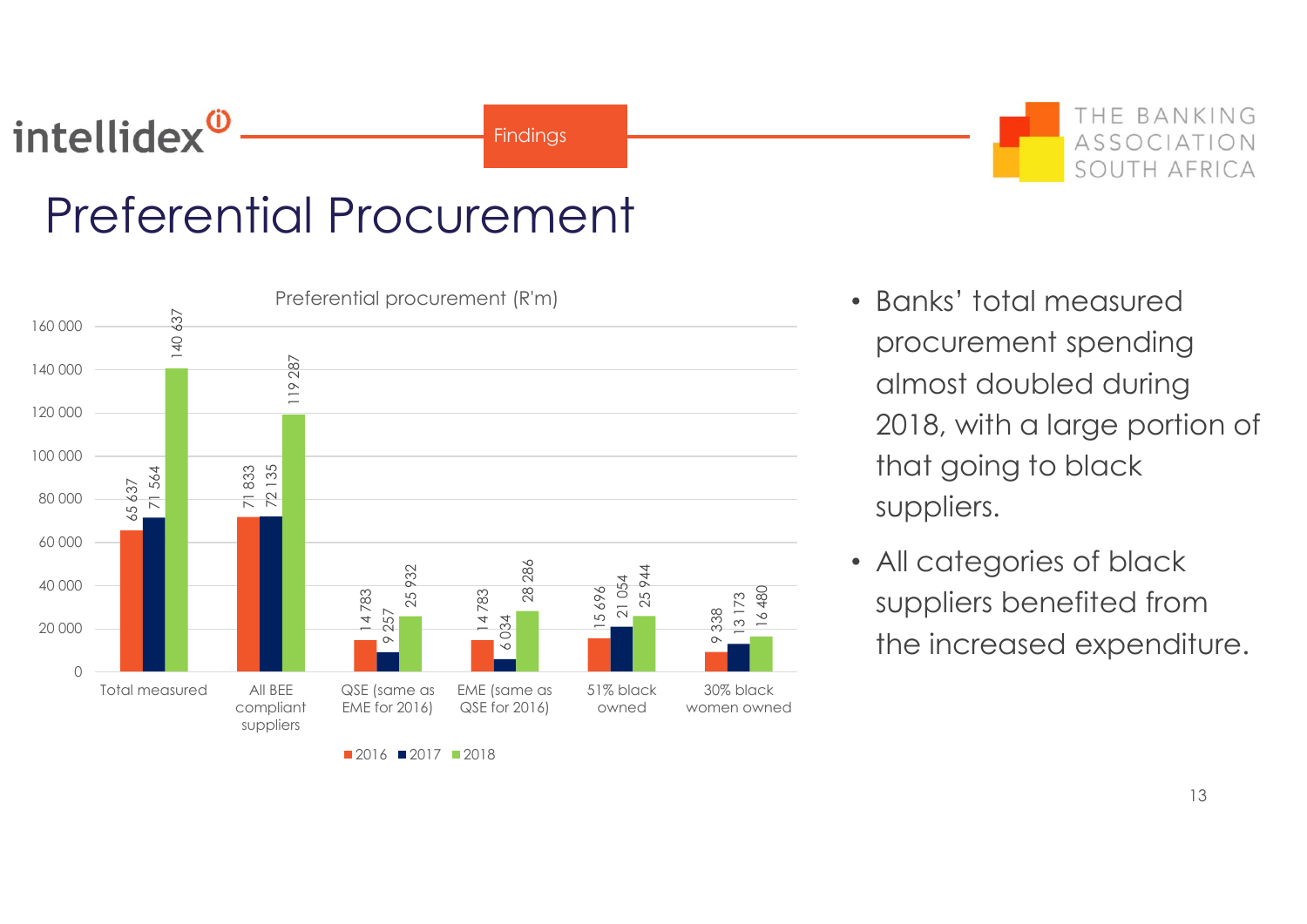# intellidex<sup>®</sup>

Findings

# Consumer education



• Bank spending on various consumer education initiatives increased 24%

THE BANKING

SOUTH AFRICA

ON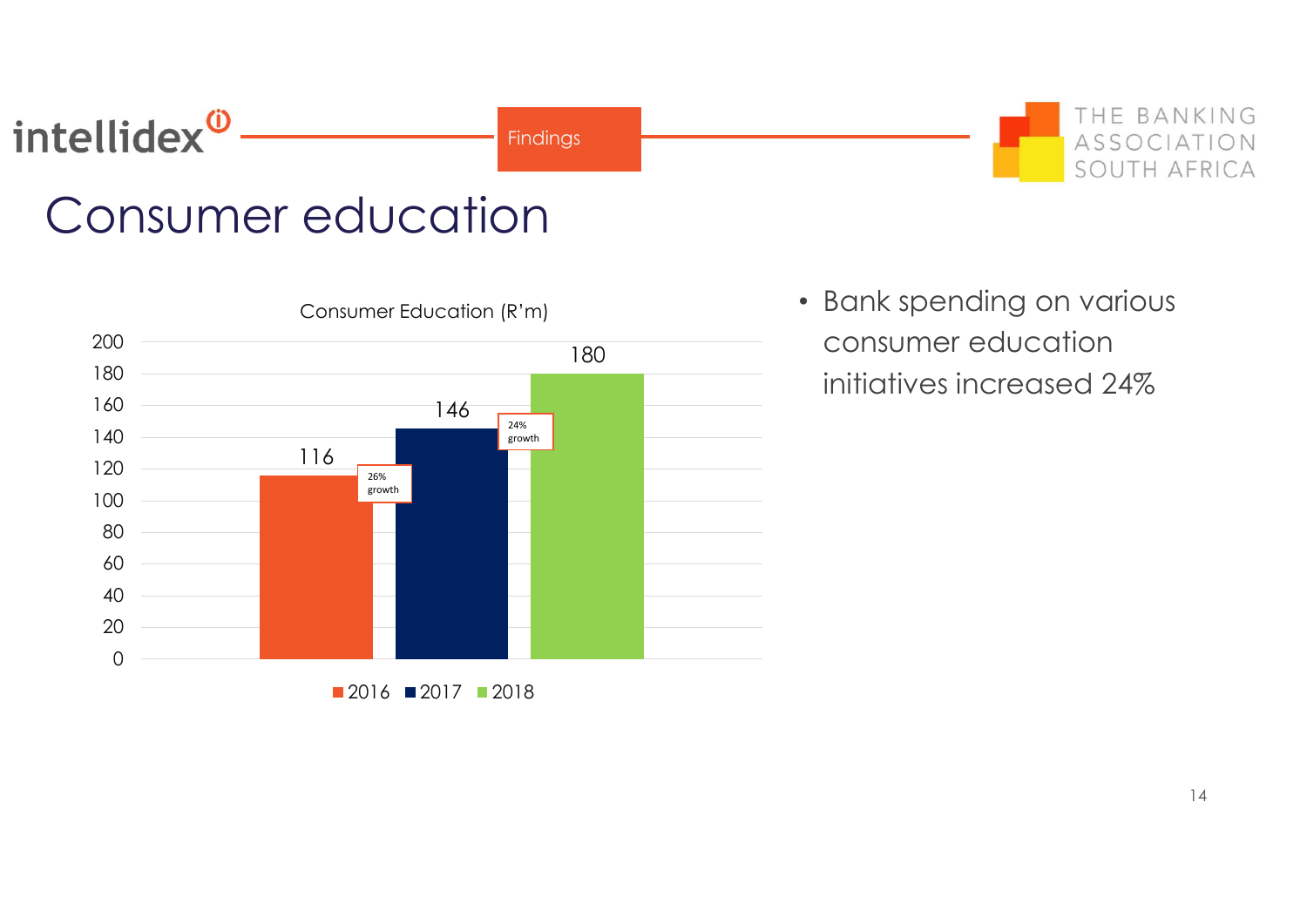**Findings** 

# Empowerment financing



• Banks' total balance sheet exposure to empowerment financing jumped 18% while targeted investments increased 4%.

THE BANKING

SOUTH AFRICA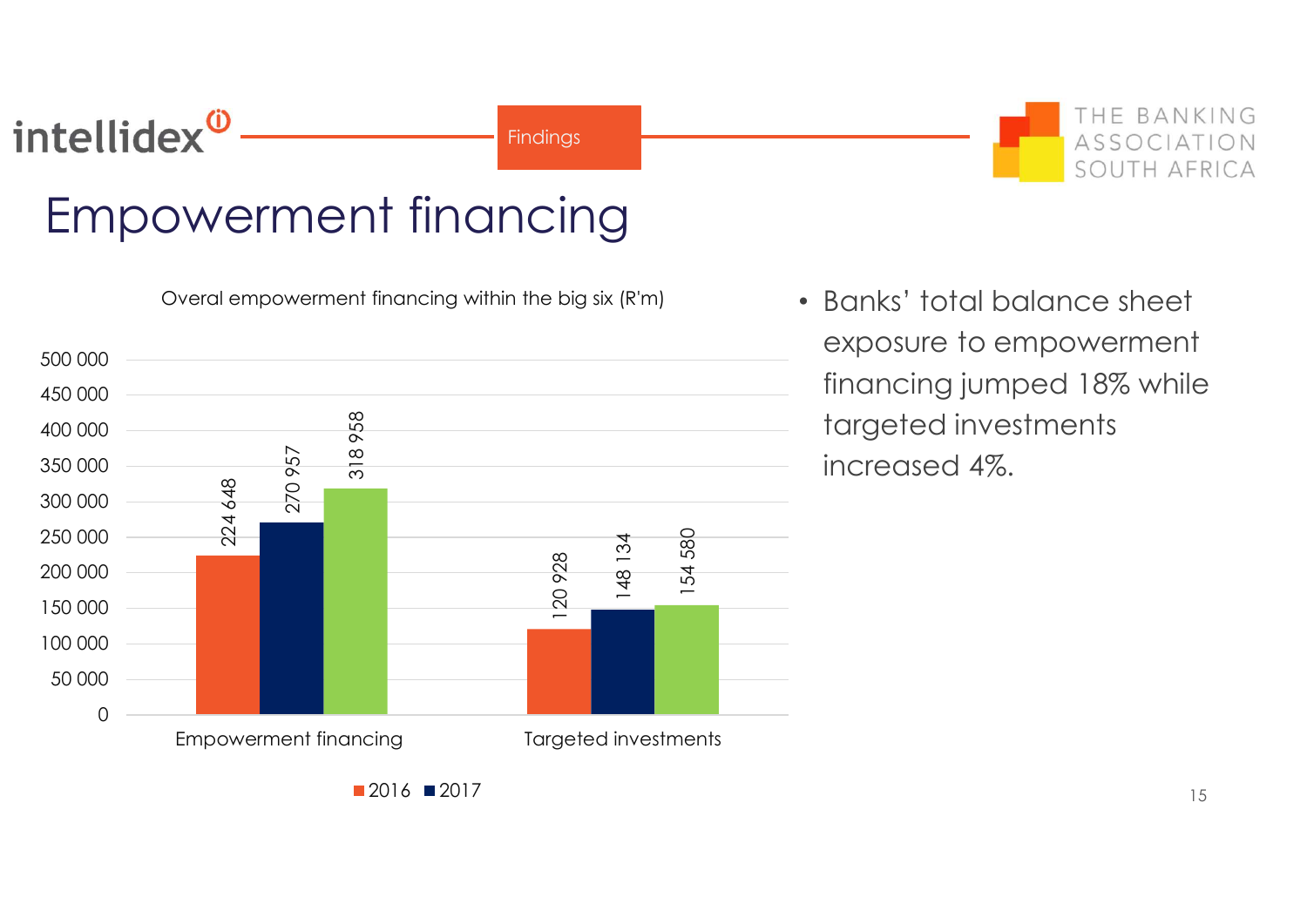# intellidex<sup>0</sup>

**Findings** 

THE BANKING ASSOCIATION SOUTH AFRICA

# Empowerment financing: components



Empowerment financing (R'bn)

- Balance sheet exposures to transformational infrastructure financing were largely flat between 2017 and 2018. 164
- Overall exposure to black farmers rose 41% **123 From 2017 to 2018.**
- 104 **Figure 104** Exposure to the affordable housing market increased slightly as growth in mortgage loan books and residential development loan books were offset by declines in nonmortgage home loans and wholesale loans.
	- Exposure to black SMEs jumped 13% to R28.8bn with EMEs accounting for the lion's share of that increase.
- Exposure to BEE deals stood at R164bn, 34% B-BBEE higher than the previous year. financin transaction **the Exposure TO DEE Gears STOC**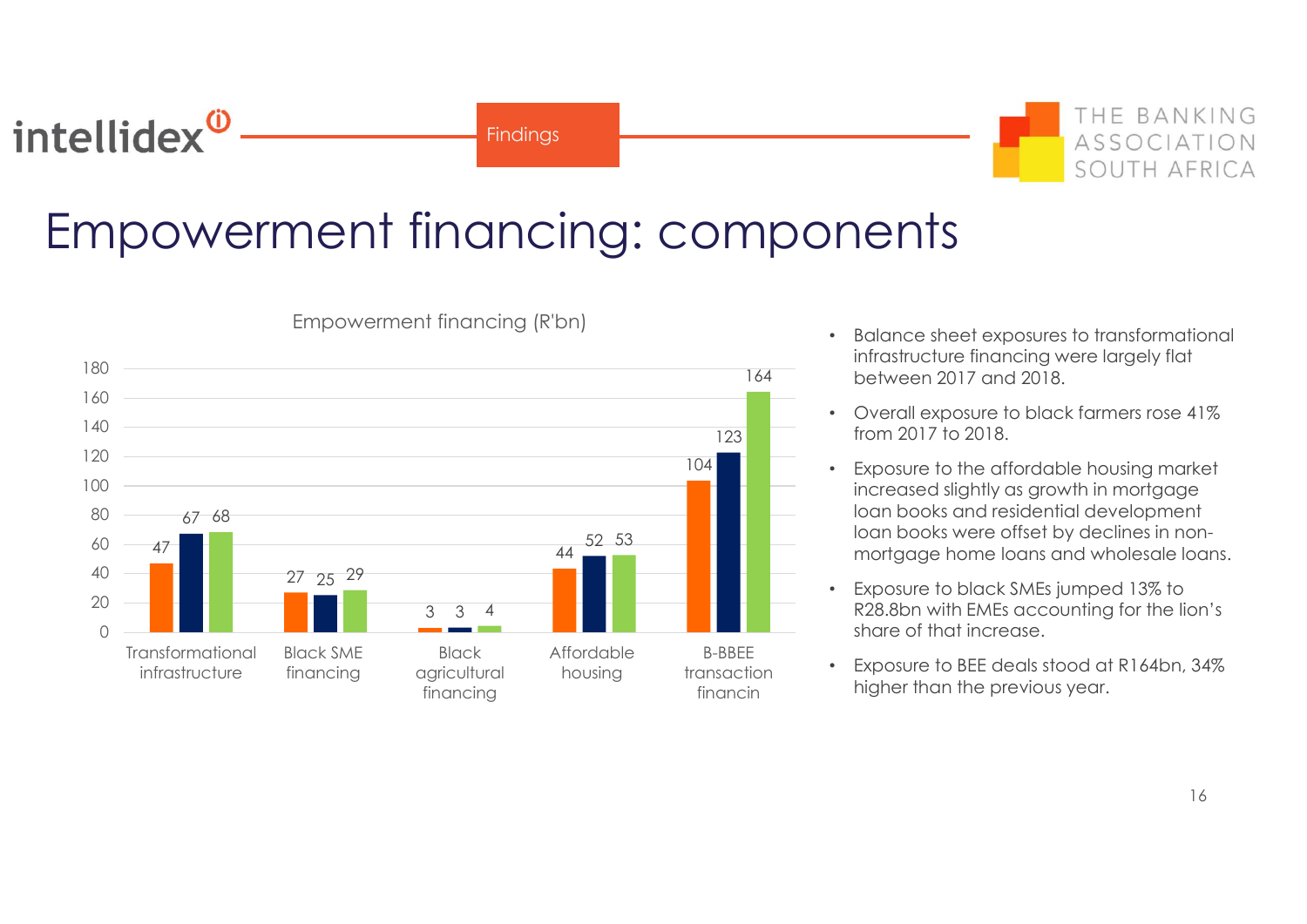# Supplier development contributions

**Findings** 



intellidex<sup>0</sup>

- This element was first introduced in 2017. Prior to that, related spend was accounted for under enterprise development.
- Contributions more than doubled, driven by growth from the likes of This element was first introduced in<br>2017. Prior to that, related spend was<br>accounted for under enterprise<br>development.<br>Contributions more than doubled,<br>driven by growth from the likes of<br>FirstRand (up R220m – the bank sta tracking this element in 2018); Absa (up R48.3m) and Capitec (up R32.4m)

THE BANKING

SOUTH AFRI

 $ASSOC$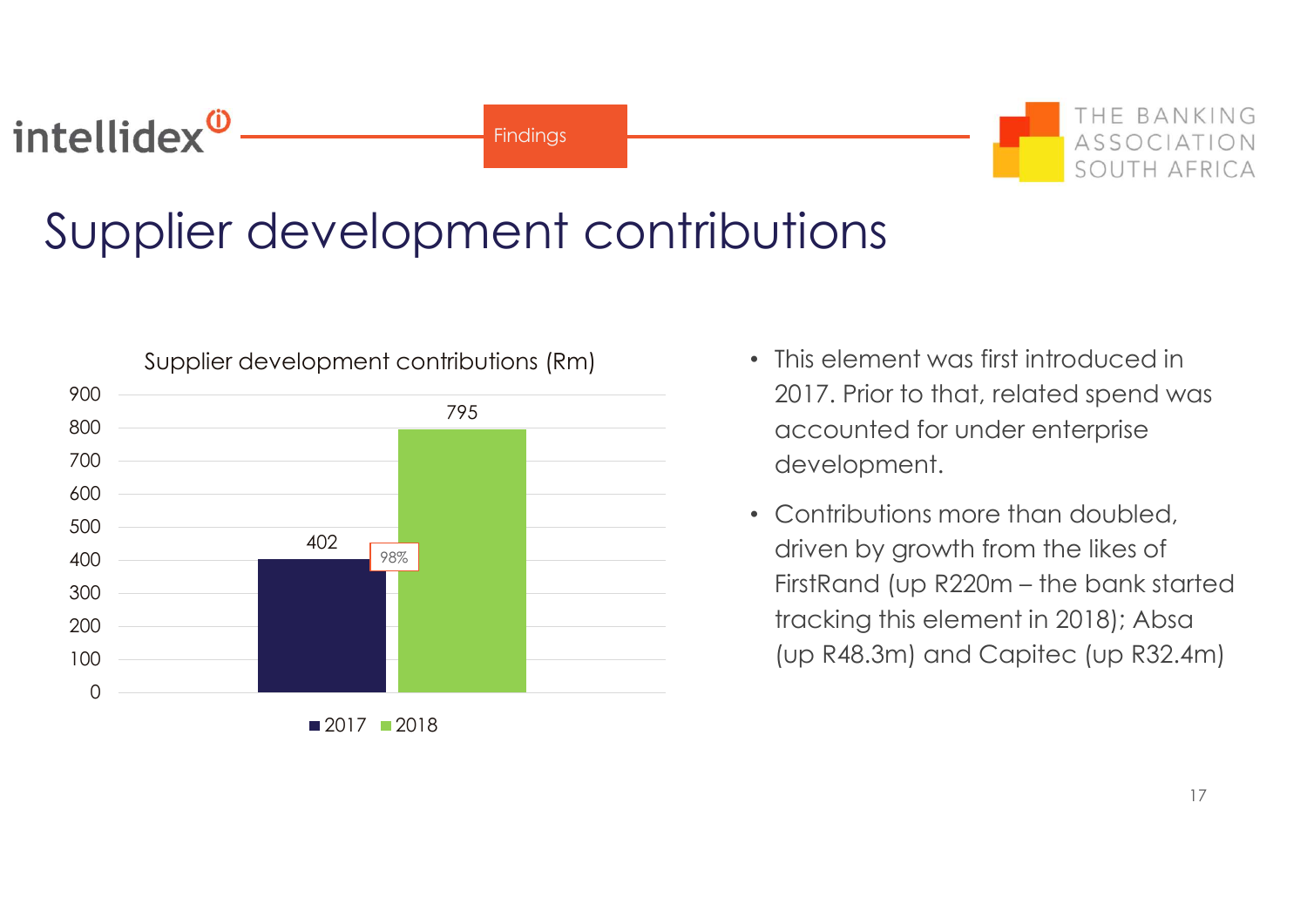# Enterprise development financing

intellidex<sup>0</sup>

**Findings** 



- A significant drop in spend on enterprise development between 2016 and 2017 is most likely a result of changes in the codes
- Bank spending on enterprise development increased 19.5% between 2017 and 2018, with most major banks having increased their expenditure in this category.

THE BANKING

SOUTH AFRICA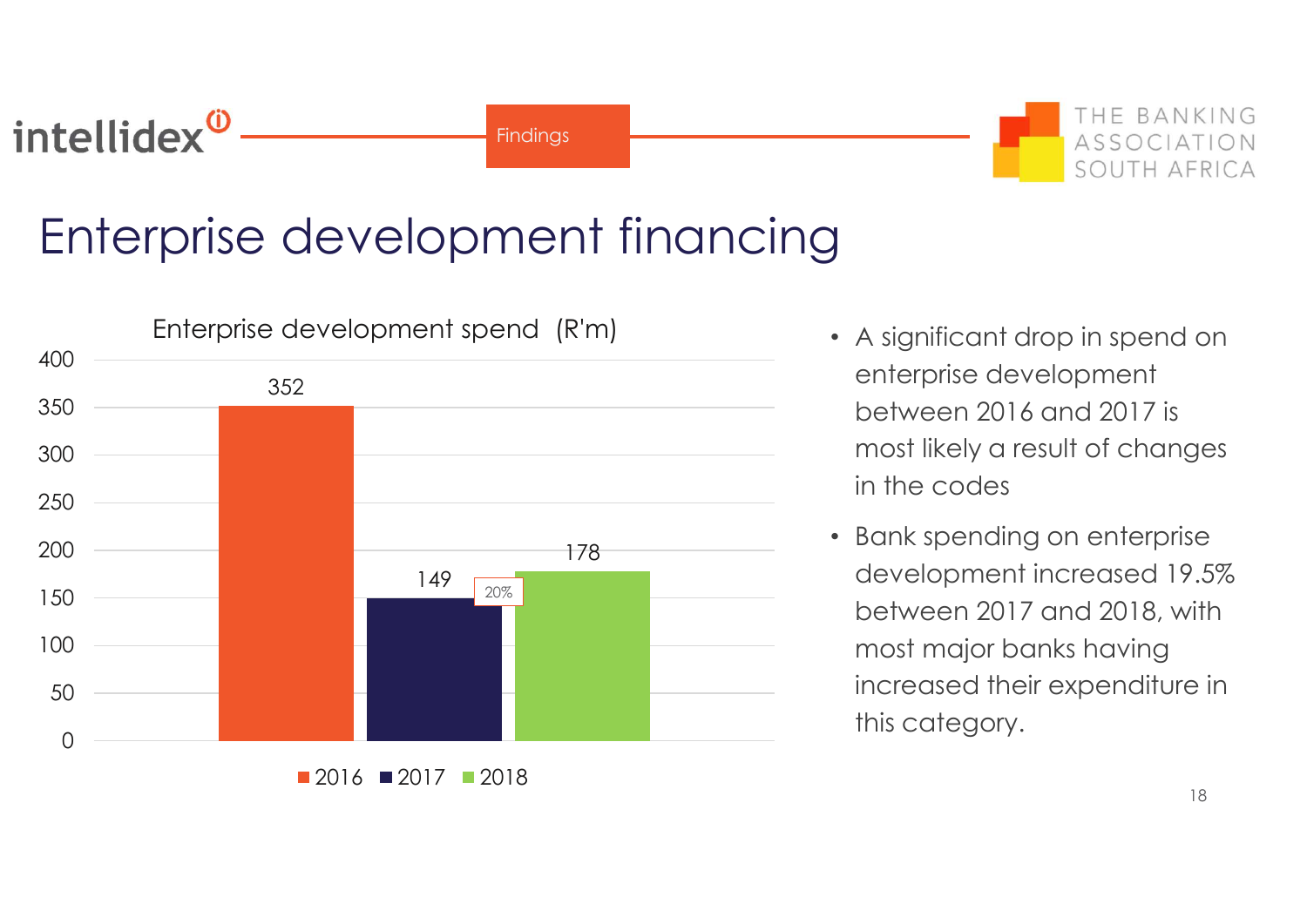# The banking industry's relation of the banking industry's and the banking industry's contracted a contracted the banking industry's contracted a contracted  $\cdot$  The banking industry's contracted by  $\cdot$  contracted by  $\cdot$

Findings

- The banking industry's performance on service points and sales points is largely  $^{80\%}$ <br>aboard of so ater terms to Finis in  $^{70\%}$ ahead of sector targets. This in  $\frac{70\%}{60\%}$ a way indicates that the sector  $\frac{60\%}{50\%}$ as a collective has done well  $_{40\%}$ on these two aspects.
- In contrast, achievements on  $^{20\%}_{10\%}$ transactions points lag the  $_{0\%}$ sector target and have declined over the three years.

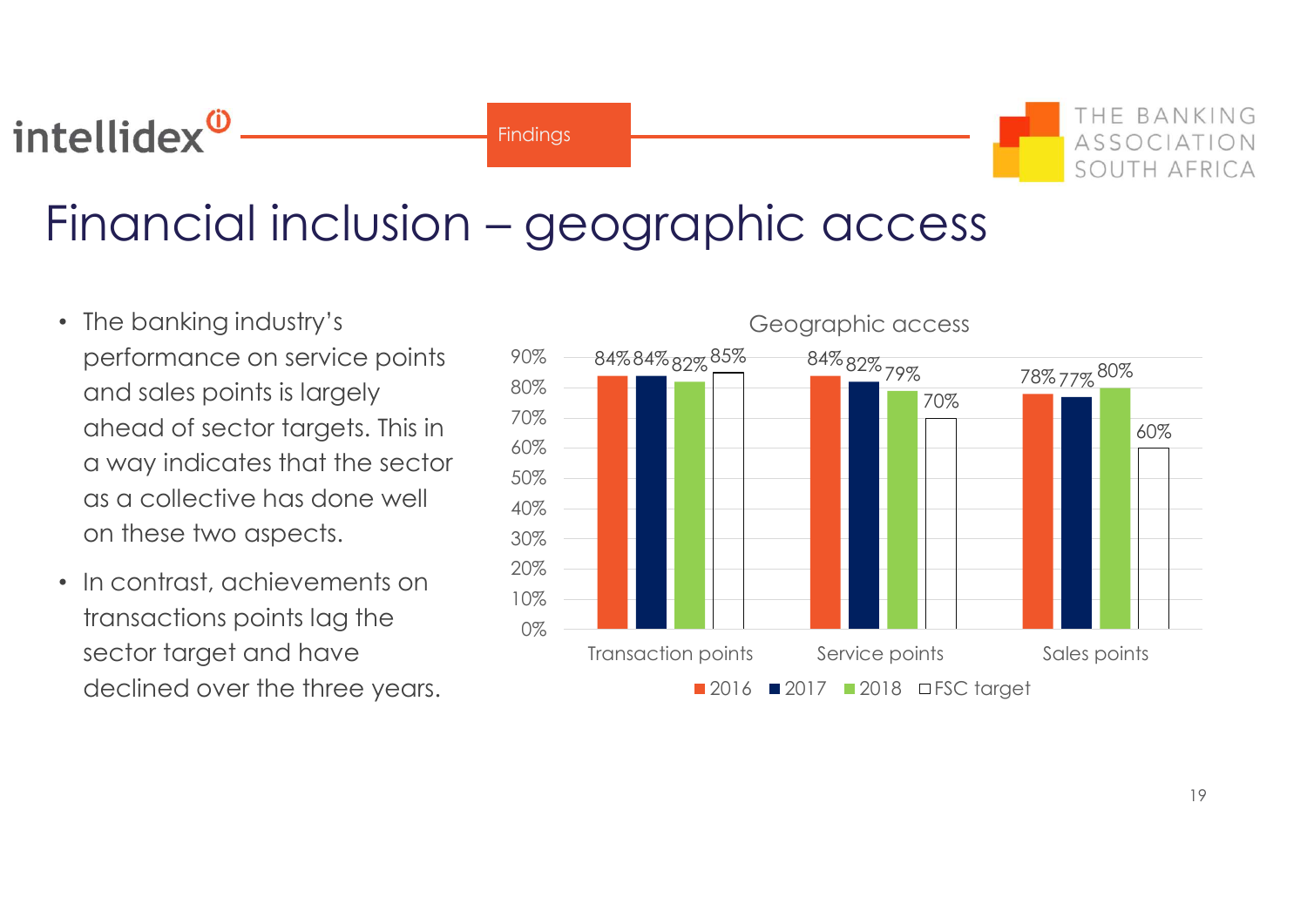# The Community of the Community of the Community of the Community of the Community of the Community of the Community of the Community of the Community of the Community of the Community of the Community of the Community of t

**Findings** 



- Capitec and FirstRand excel in this category.
- Generally, though, banks' 49% <sup>48%</sup> electronic penetration within low-income groups is still low 30% 19% and all banks reported and all banks reported <sup>6%</sup> <sup>5%</sup> declines on this measure between 2017 and 2018.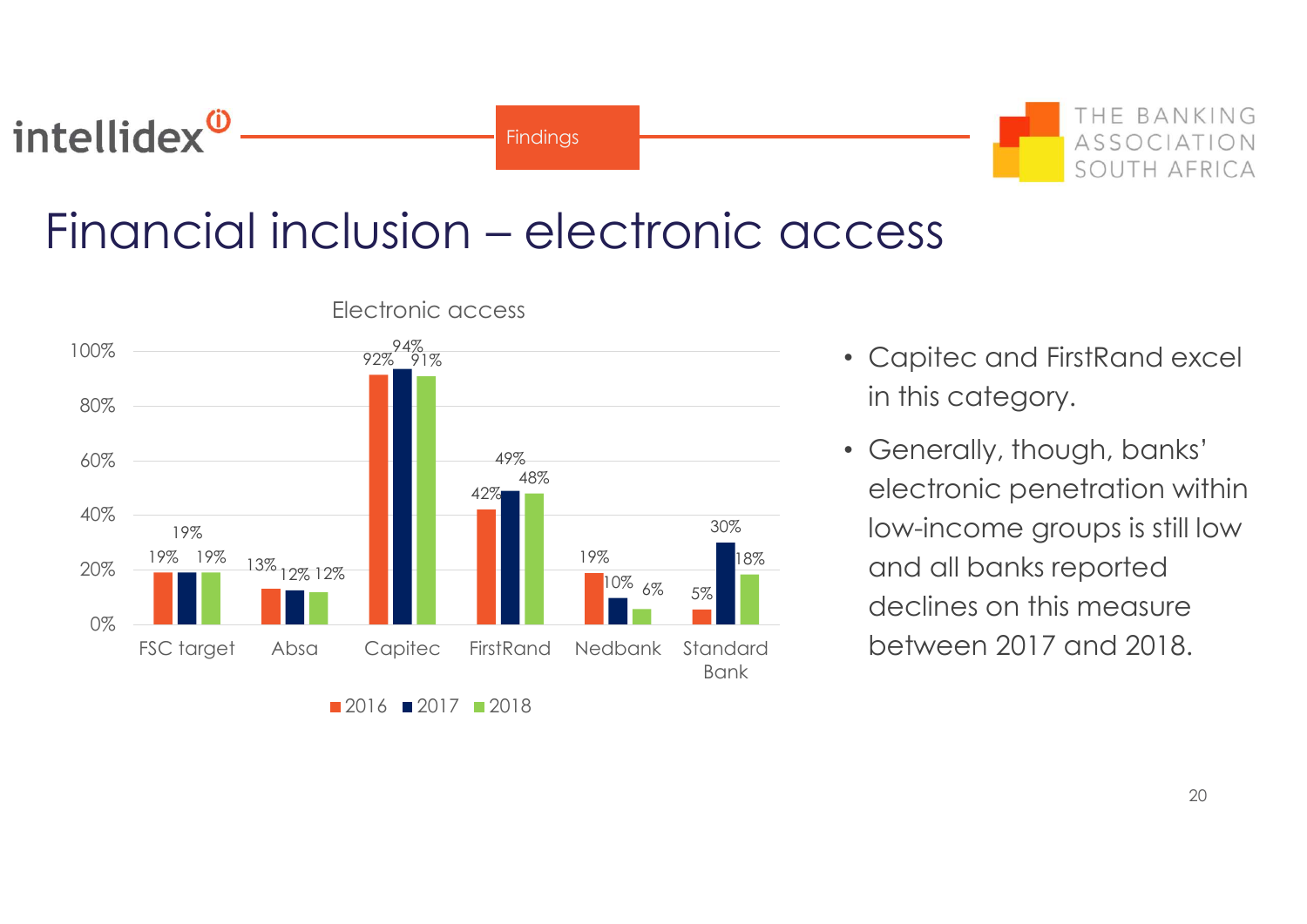# Financial inclusion – product access

**Findings** 

Number of active accounts for qualifying products (millions)



Banks remain well ahead of the targets on this aspect. However, there was a slight dip in the number of qualifying accounts between 2017 and 2018.

THE BANKING

ASSOCIAT SOUTH AFRI